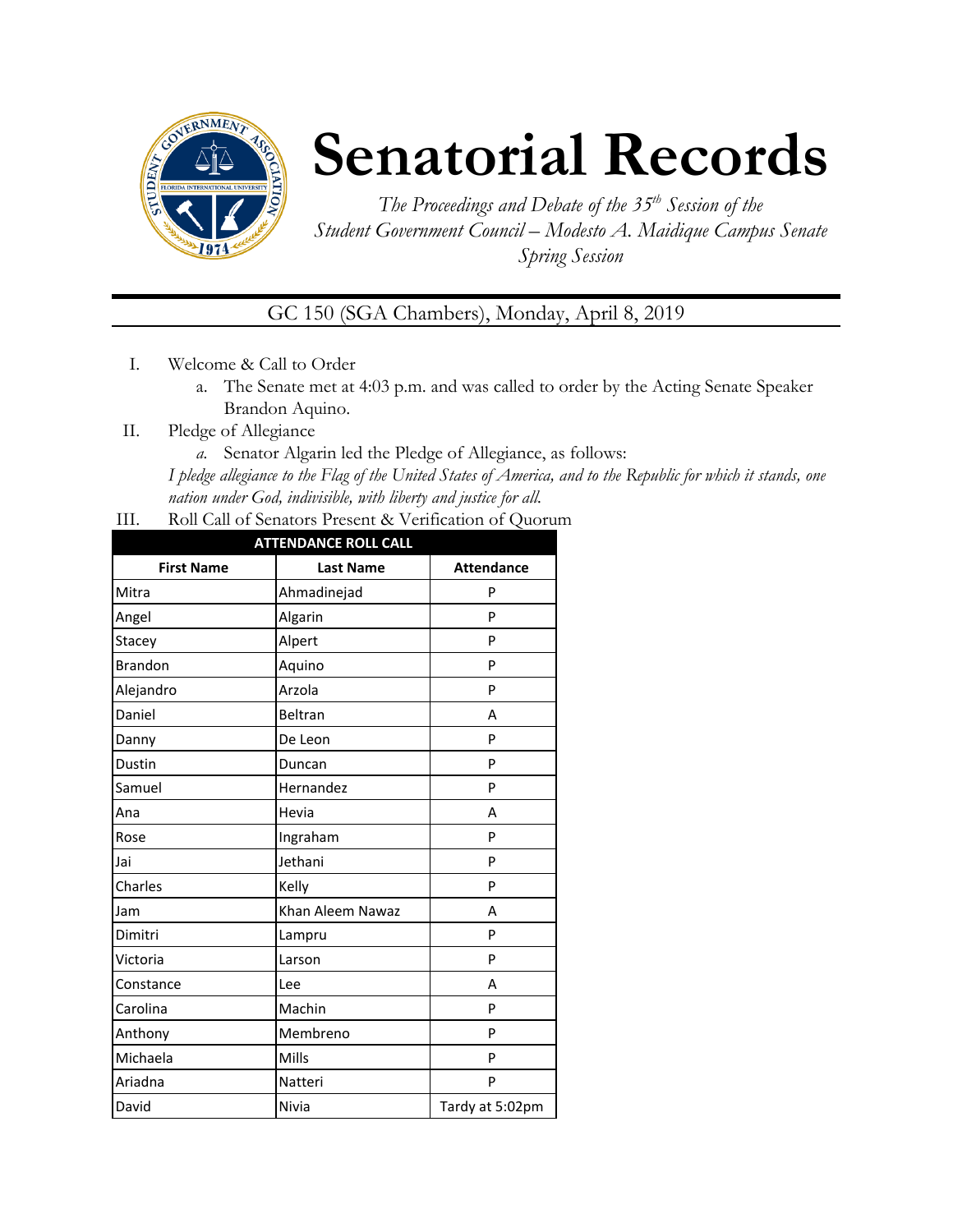| LeChara                 | Pryor         | P                  |
|-------------------------|---------------|--------------------|
| Amelia                  | Raudales      | P                  |
| Rebecca                 | Sanchez       | A                  |
| Samuel                  | Santos        | P                  |
| Jessica                 | Spencer       | A                  |
| Luis                    | Suarez        | A                  |
| Bertha                  | Vera          | P                  |
| Leila                   | Zahedi        | P                  |
| <b>VACANT</b>           | <b>VACANT</b> |                    |
| <b>VACANT</b>           | <b>VACANT</b> |                    |
| <b>VACANT</b>           | <b>VACANT</b> |                    |
| <b>VACANT</b>           | <b>VACANT</b> |                    |
| <b>VACANT</b>           | <b>VACANT</b> |                    |
| <b>VACANT</b>           | <b>VACANT</b> |                    |
| <b>VACANT</b>           | <b>VACANT</b> |                    |
| <b>VACANT</b>           | <b>VACANT</b> |                    |
| <b>SENATE SEATS</b>     | 38            |                    |
| <b>VACANT SEATS</b>     | 8             | <b>QUORUM</b>      |
| <b>SENATORS PRESENT</b> | 23            | <b>ESTABLISHED</b> |
| <b>AMT FOR QUORUM</b>   | 15            |                    |

a. Roll was called and Quorum was verified with 23 Senators present.

- IV. Approval of the Minutes from April 1<sup>st</sup>, 2019
	- a. Senator Ingraham moves to approve the minutes from April 1st, 2019. Senator Naterri seconds the motion. Motion passes.
- V. Adoption of the Agenda
	- a. Senator Larson motions to adopt the agenda. Senator Ingraham seconds the motion. Motion passes.

## VI. Invited Speakers

- a. Dr. Elizabeth Bejar, Senior Vice President of Academic Student Affairs *Point of Personal Privilege for Senator Vera at 4:46 PM; Returned at 5:00 PM*
	- b. Agency and Council Reports
		- i. Homecoming
			- 1. We have filled most of our BBC and MMC chairs. Those that have not been filled the first week of Summer A we will have open applications.
			- 2. We finished general training for our council and will start working on their specific role.
		- ii. SPC
			- 1. Recap of Previous and Upcoming Events.
				- a. For March we started with the Musical March Movie Night Series. We received feedback from students saying that they wanted more musicals in the lineup and so we did this Series.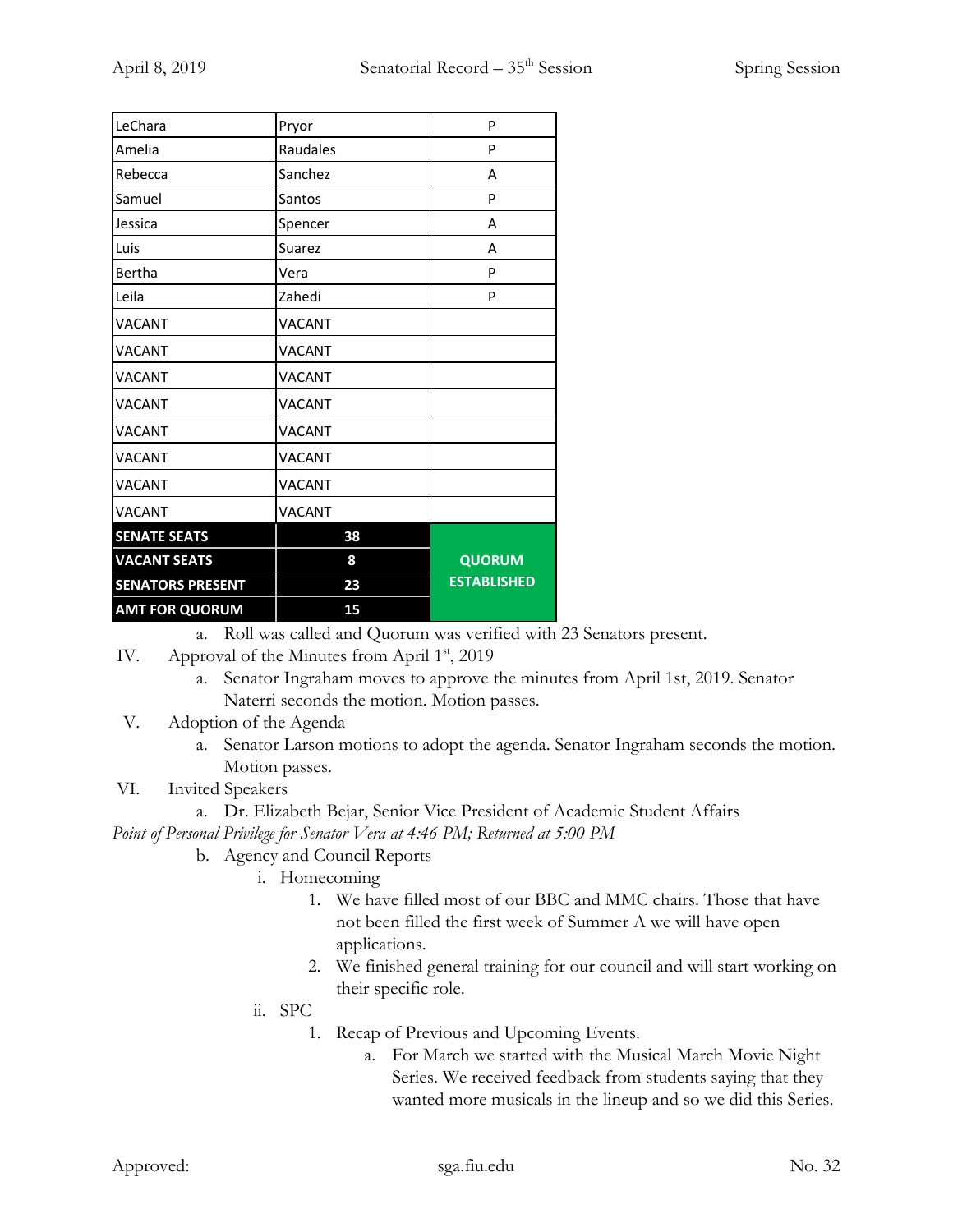- b. Night Owl Business Lecture Series in collaboration with Alpha Kappa Psi, a business professional fraternity.
- c. Find Your Friends in SPC event in collaboration with the International Business Honors Society and HLP. i. 412 students that attended
- d. Riverdale event tomorrow from 7-10pm in the Parkview multipurpose room we will be having milkshakes, burgers, fries, and there will be vegetarian option.
- e. Collaboration with the food pantry at MIU and if you want a t-shirt you just bring a canned food.
- iii. BSU
	- 1. Last month we had our anniversary and we had two events, one at BBC and MMC.
	- 2. On March 21st we had our 2nd Annual Women's Brunch in collaboration with The Woman Center and the Black Graduate Women Association. The theme was growing with a purpose.
	- 3. For our Pool Party we had 184 attendees.
	- 4. For the After Dark event we 183 attendees
	- 5. For the Cake Cutting at MMC we had 86 attendees.
	- 6. Used the Hospitality lab for the first time and had 20 attendees for our formal dinner at the BBC campus.
	- 7. First Union Wednesday at BBC.
	- 8. We closed our application for the executive board process and will be conducting interviews this week.
	- 9. Thank you SPC for providing volunteers for our Anniversary event.
- iv. CSO
	- 1. On March 21st we had a General Body Meeting totalling at 22 organizations in attendance for the point system.
	- 2. The processing of the point system filing for the month of March resulted in 231 points filled across all participating registered Student Organizations.
	- 3. On March 26th we held one Orientation
	- 4. On April 1st we had our annual CSO banquet
		- a. 60 attendees with 9 awards given to Student Organizations and Leaders.
	- 5. On April 18th we had our final General Body Meeting and will be hosting a transition dinner for new organization officers after the week of finals week.
	- 6. CSO will stop holding Office Hours on the last day of classes until Fall Semester begins. Any form of communication will be by email until the Fall semester Begins
- c. Model United Nations Post Conference Recap

i. Not present.

*Point of Personal Privilege for Senator Lamapru at 4:54 PM; Returned at 4:56 PM.*

d. Election Commissioner Report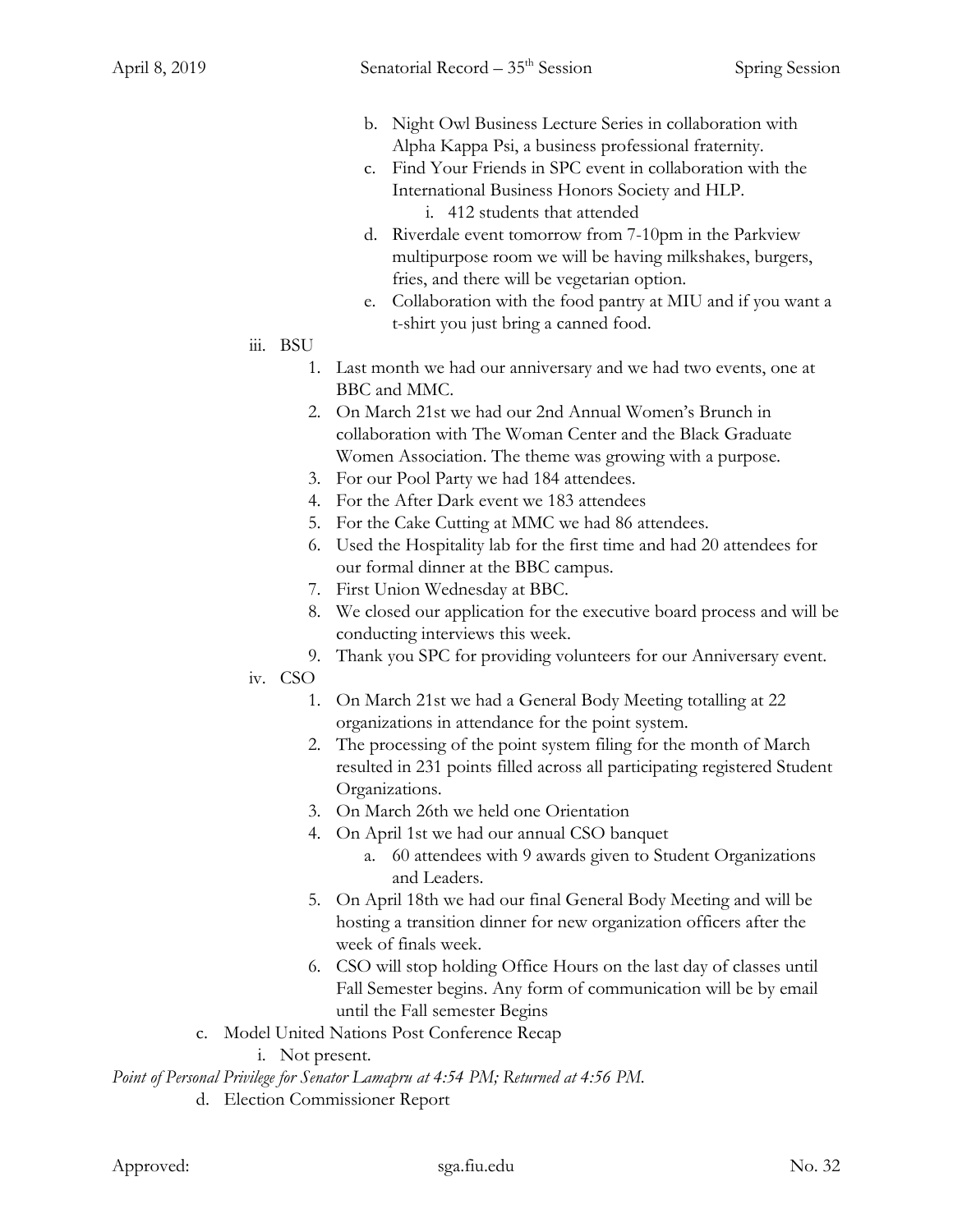i. Re-election tomorrow and Wednesday for SIPA, At Large, Engineering Senator Seats.

#### VII. Committee Reports

- a. Finance Committee
	- i. Meeting today at 6pm.
	- ii. FBLA organization will be coming during public forum to give their report.
	- iii. If you have any questions, please contact sga.financecom@gmail.com
- b. Rules, Legislation, and Judiciary Committee
	- i. Last meeting next week.
	- ii. If you have any questions, please contact sga.rljcommittee@gmail.com
- c. Operational Review Committee
	- i. Meeting next week after senate.
	- ii. If you have any questions, please contact fiusga.orc@gmail.com

*Point of Personal Privilege for Senator Natteri at 5:07 PM; Returned at 5:15 PM.*

### d. Internal Affairs Committee

- i. No report.
- ii. If you have any questions, please contact sga.iacommittee@gmail.com
- e. Student Advocacy Committee
	- i. Last meeting next week before Senate.
	- ii. Tabling this week.
	- iii. If you have any questions, please contact sga.sacommittee@gmail.com
- f. Graduate and Professional Students Committee
	- i. GSAW last week was a success.
		- 1. 200 students at GSAW Scholarly Forum
		- 2. 34 Students attended GSAW Simposium
	- ii. Currently we exhausted our programing funds and we do not have budget for the GSAW award. We are looking into our budget and might reach out to Senate for help.
	- iii. If you have any questions, please contact GPSC@fiu.edu

*Point of Personal Privilege for Senator Ingraham at 5:09 PM; Returned at 5:12 PM.*

*Point of Personal Privilege for Senator Ingraham at 5:09 PM; Dismissed.*

#### VIII. Executive Board Reports

- a. Speaker of the Senate Aquino
	- i. Work on your transition documents.
	- ii. If you have any questions, please email sgaspeaker@fiu.edu
- b. Speaker Pro Tempore Ahmadinejad
	- i. No report.
	- ii. If you have any questions, please email sgaprotemp@fiu.edu
- c. President Rosell
	- i. If you have any questions, please email sgapres $@$ fiu.edu
- d. Vice President Hernandez
	- i. April 22nd -26th is Recharge for Finals
		- 1. Coffee services during those days from 2-6pm.
		- 2. On the 22nd is the Midnight Breakfast
	- ii. End of Year Banquet next week with tentative date.